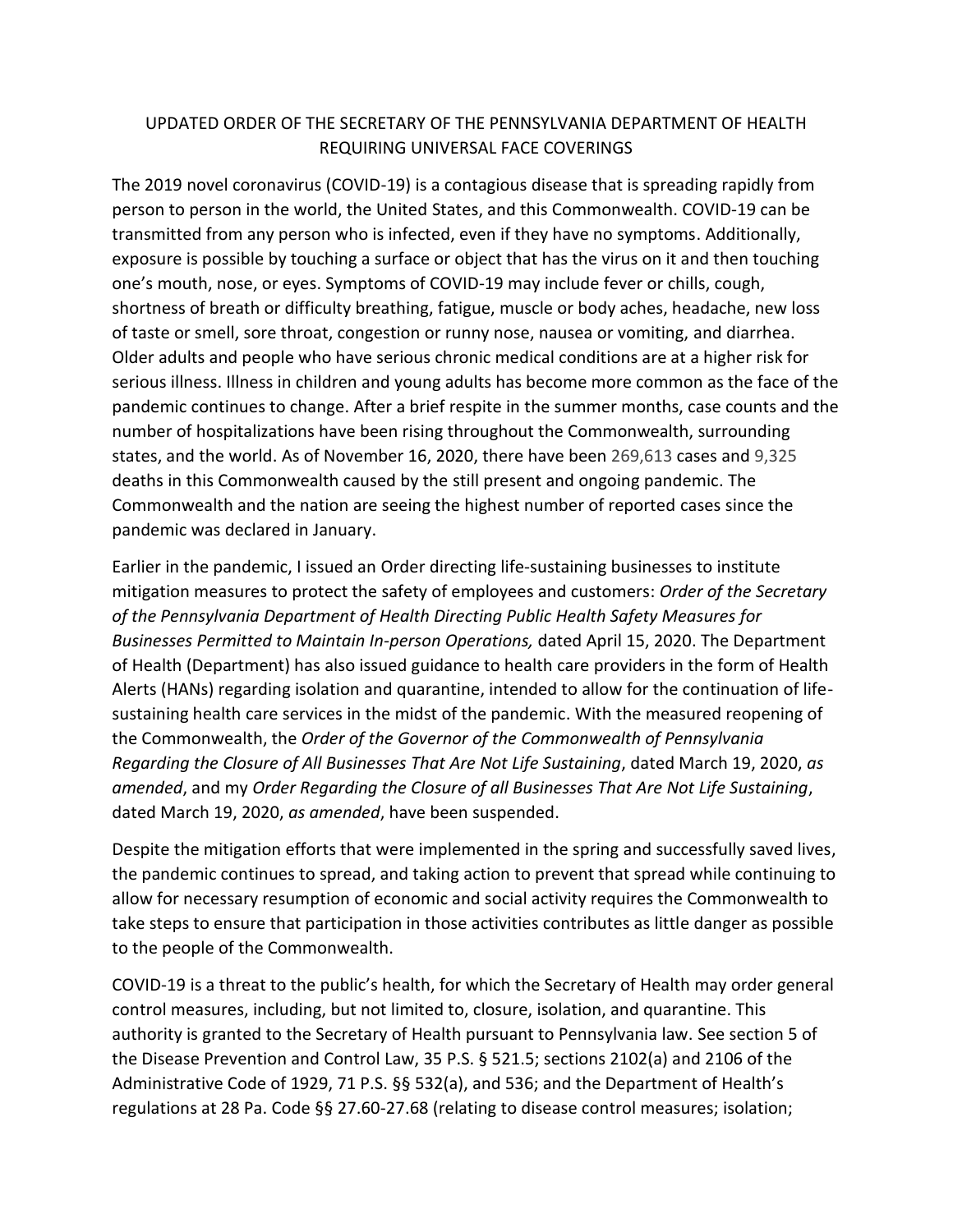quarantine; movement of persons subject to isolation or quarantine; and release from isolation and quarantine). Particularly, the Department of Health has the authority to take any disease control measure appropriate to protect the public from the spread of infectious disease. *See* 35 P.S. § 521.5; 71 P.S. §§ 532(a), and 1403(a); 28 Pa. Code § 27.60.

Under circumstances where social distancing, mask wearing, isolation, and quarantine are the first line of defense against the disease's spread, and where large and small gatherings are spreading disease<sup>1</sup>, the experiences of the Commonwealth (and its and the country's health experts), and recommendations of the CDC regarding travel and gatherings with persons not habitually together lead me to issue this new Order with new disease control measures regarding universal face coverings. Given the method by which the virus spreads, universal face coverings, even when not clinical-level masks, have been an effective mitigation strategy to prevent and control the spread of disease. *See* [https://www.cdc.gov/coronavirus/2019](https://www.cdc.gov/coronavirus/2019-ncov/prevent-getting-sick/cloth-face-cover-guidance.html#recent-studies) [ncov/prevent-getting-sick/cloth-face-cover-guidance.html#recent-studies.](https://www.cdc.gov/coronavirus/2019-ncov/prevent-getting-sick/cloth-face-cover-guidance.html#recent-studies) Experience demonstrates that when used in public settings, face coverings reduce the spread of COVID-19 in the Commonwealth. This Order is a critical measure to prevent the spread of COVID-19 while minimizing the impact on physical and economic well-being.

Accordingly, on this day, November 17, 2020, in order to prevent and control the spread of disease, I hereby order:

### Section 1: Definitions

**"Alternative to a face covering**" may include a plastic face shield that covers the nose and mouth, extends below the chin and to the ears, and leaves no exposed gap between the forehead and the shield's headpiece. The Centers [for Disease Control and Prevention \(CDC\)](https://www.cdc.gov/coronavirus/2019-ncov/prevent-getting-sick/cloth-face-cover-guidance.html#face-shields) has advised there is currently not enough evidence to determine how much protection a face shield provides to individuals around the person wearing the face shield, because of gaps where

<https://www.cnn.com/2020/08/25/health/covid-19-superspreading-boston-study/index.html> (Aug. 25, 2020); Travis Anderson, "7 coronavirus-related deaths now connected to Maine wedding," The Boston Globe, [https://www.bostonglobe.com/2020/09/15/nation/coronavirus-death-toll-linked-maine-wedding-grows-five/;](https://www.bostonglobe.com/2020/09/15/nation/coronavirus-death-toll-linked-maine-wedding-grows-five/)

Lea Hamner, *et al*., "High SARS-CoV-2 Attack Rate Following Exposure at a Choir Practice—Skagit County, Washington, March 2020," CDC, [https://www.cdc.gov/mmwr/volumes/](https://www.cdc.gov/mmwr/volumes/69/wr/mm6919e6.htm)

[69/wr/mm6919e6.htm](https://www.cdc.gov/mmwr/volumes/69/wr/mm6919e6.htm) (May 15, 2020); Washington Post[, https://www.washingtonpost.com/](https://www.washingtonpost.com/politics/a-funeral-sparked-a-covid-19-outbreak--and-led-to-many-more-funerals/2020/04/03/546fa0cc-74e6-11ea-87da-77a8136c1a6d_story.html) [politics/a-funeral-sparked-a-covid-19-outbreak--and-led-to-many-more-funerals/2020/04/03/546fa0cc-74e6-](https://www.washingtonpost.com/politics/a-funeral-sparked-a-covid-19-outbreak--and-led-to-many-more-funerals/2020/04/03/546fa0cc-74e6-11ea-87da-77a8136c1a6d_story.html)

<sup>&</sup>lt;sup>1</sup> Christie Aschwanden, "How 'Superspreading' Events Drive Most COVID-19 Spread," Scientific American, <https://www.scientificamerican.com/article/how-superspreading-events-drive-most-covid-19-spread1/> (June 23, 2020); Carl Zimmer, "One Meeting in Boston Seeded Tens of Thousands of Infections, Study Finds," New York Times[, https://www.nytimes.com/2020/08/26/](https://www.nytimes.com/2020/08/26/health/covid-19-superspreaders-boston.html)

[health/covid-19-superspreaders-boston.html](https://www.nytimes.com/2020/08/26/health/covid-19-superspreaders-boston.html) (Aug. 26, 2020); Jacqueline Howard, *et al*., " Covid-19 superspreading event in Boston may have led to 20,000 cases, researcher says," CNN,

[<sup>11</sup>ea-87da-77a8136c1a6d\\_story.html](https://www.washingtonpost.com/politics/a-funeral-sparked-a-covid-19-outbreak--and-led-to-many-more-funerals/2020/04/03/546fa0cc-74e6-11ea-87da-77a8136c1a6d_story.html) (April 4, 2020); Laxminarayan, *et al*., Epidemiology and transmission dynamics of COVID-19 in two Indian states," Science,

<https://science.sciencemag.org/content/early/2020/09/29/science.abd7672> (September 30, 2020).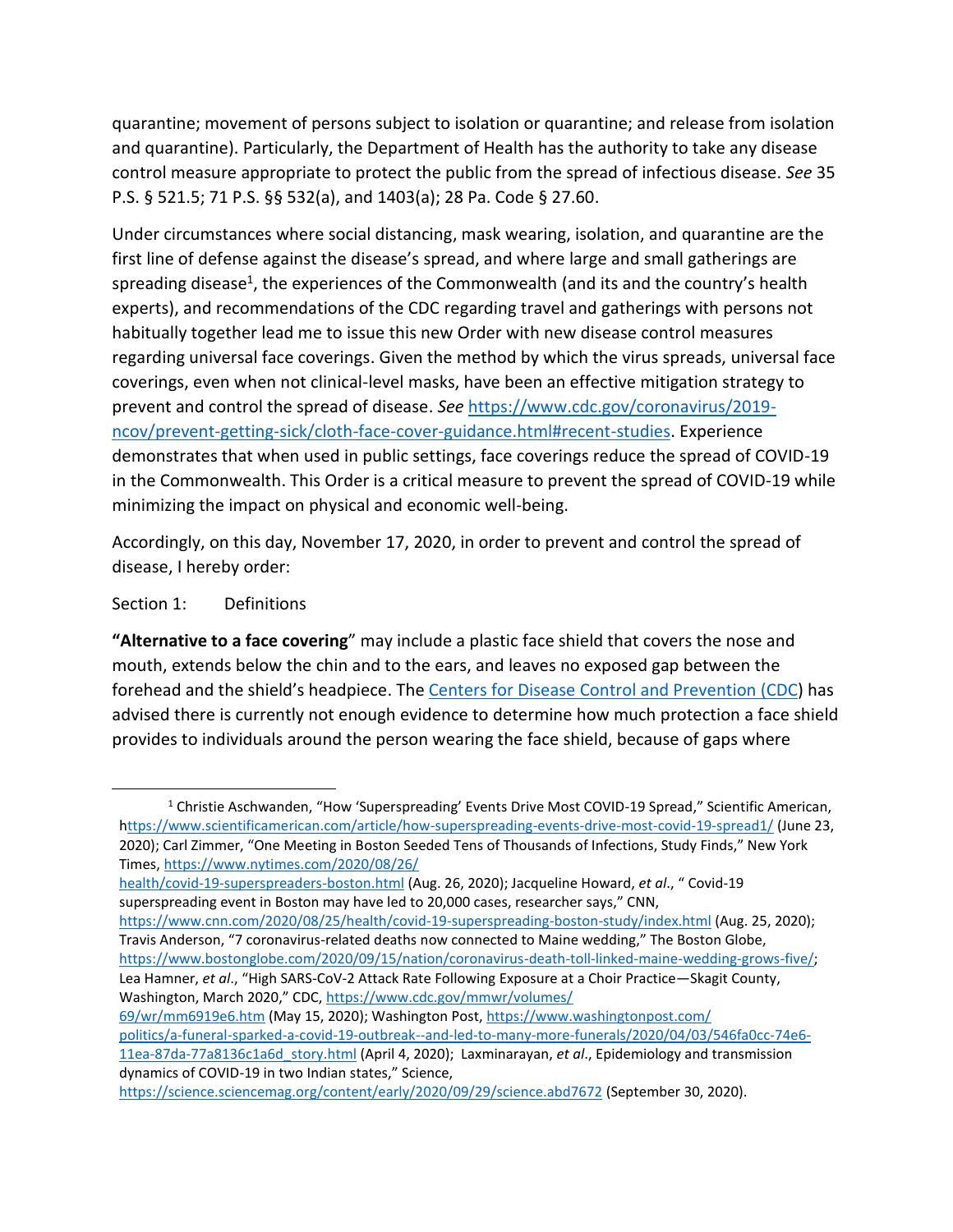respiratory droplets may escape. The CDC does state, however, that face shields may still be an option in situations where wearing a cloth face covering is not otherwise feasible.

"**Face covering**" means covering of the nose and mouth with material that is secured to the head with ties, straps, or loops over the ears or is wrapped around the lower face. A "face covering" can be made of a variety of synthetic or natural fabrics, including cotton, silk, or linen. A "face covering" may be factory-made, [sewn by hand, or be improvised from household items,](https://www.cdc.gov/coronavirus/2019-ncov/prevent-getting-sick/how-to-make-cloth-face-covering.html) including, but not limited to, scarfs, bandanas, t-shirts, sweatshirts, or towels. While procedural and surgical masks intended for health care providers and first responders, such as N95 respirators, meet those requirements, these specialized masks should be reserved for appropriate occupational and health care personnel.

**"Physical distancing"** means the practice of staying at least six feet away from others. Social distancing is the term that was used earlier in the pandemic as many people stayed home to help prevent the spread of COVID-19. Now, the term physical distancing is used to stress the importance of maintaining physical space when in public areas.

"**School entity**" means a public K-12 school, a brick and mortar and cyber charter school, a private or parochial school, a career and technical center (CTCs), and an intermediate unit (IU); educational programming for students in non-educational placements in residential settings (e.g., boarding schools), residential facilities, detention centers, and hospital settings; a PA Pre-K Counts program, Head Start Program and Preschool Early Intervention program; a Private Academic Nursery School and locally funded prekindergarten activities; and a post-secondary institution.

**"Sustained physical distance" means the practice of staying at least six feet away from others to avoid becoming [a close contact.](https://www.cdc.gov/coronavirus/2019-ncov/php/contact-tracing/contact-tracing-plan/appendix.html#contact) On October 21, 2020, the Centers for Disease Control and Prevention (CDC) updated its definition of close contact to "someone who was within six feet of an infected person for a cumulative total of 15 minutes or more over a 24-hour period." The guidance goes on to note that there are additional factors to consider when defining "close contact." DOH recommends using 15 consecutive minutes of exposure at a distance of six feet or less as an operational definition for "close contact." However, there are circumstances when someone should be considered a close contact of a case after being within six feet for fewer than 15 consecutive minutes. Additional factors that should be considered when assessing close contacts include but are not limited to: close proximity to an infected person, infected person exhibiting symptoms, and environmental conditions like crowds or inadequate ventilation.**

"**Working alone**" means when a person is isolated from interaction with other people with little or no expectation of in-person interruption. Examples include:

- A lone worker inside the enclosed cab of a crane of construction equipment.
- A person by themselves inside an office with four walls and a door.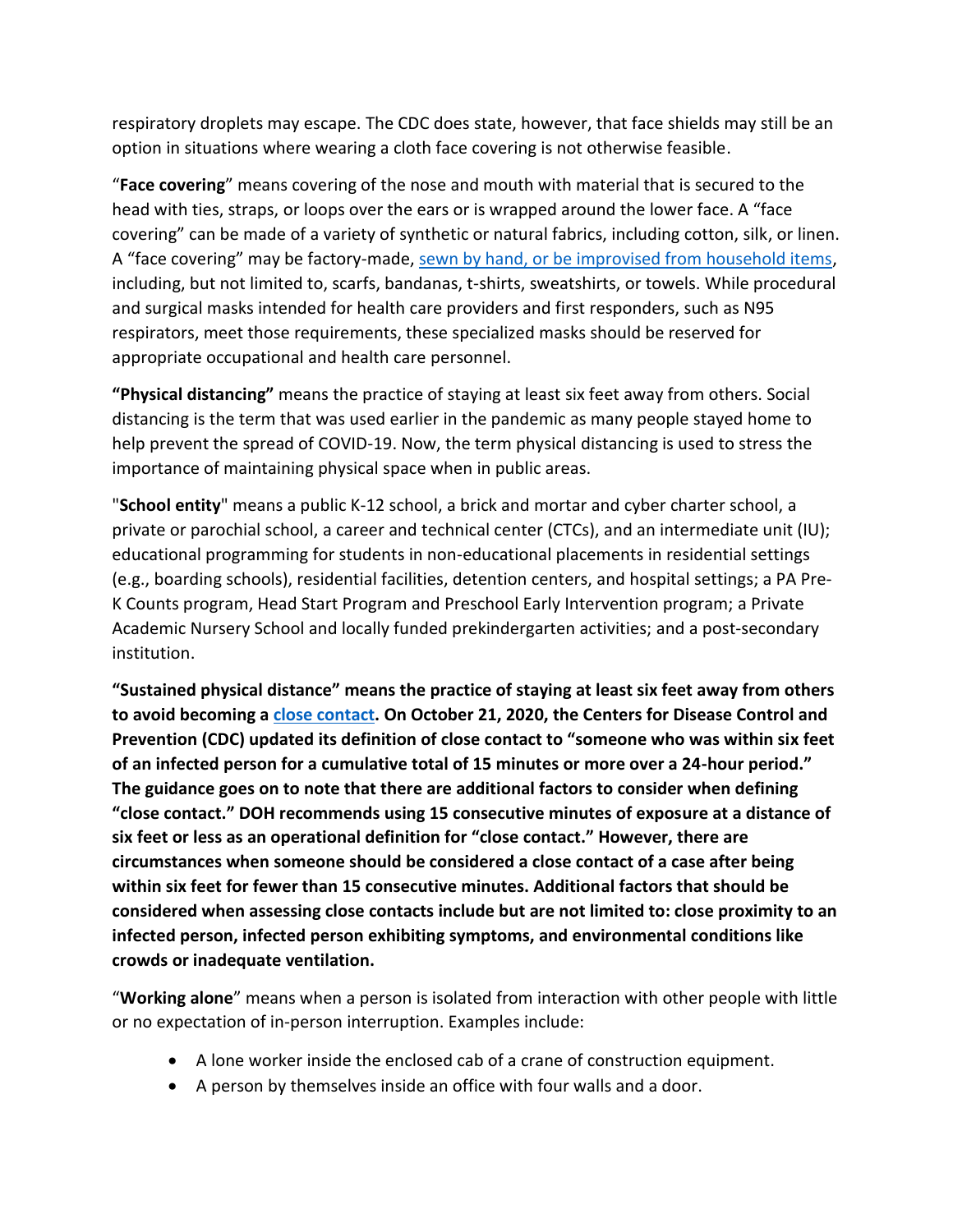- A lone worker inside a cubicle with 3 walls and a door or entryway, with walls high enough to block the breathing zone of all people walking by, and the worker's activity will not require anyone to come inside of the worker's workspace.
- An employee who is alone in an agricultural field or other open area with no anticipated contact with others.

## Section 2: Face Coverings Required

Except as provided in Section 3, every individual, age two and older, in the Commonwealth of Pennsylvania shall wear a face covering when:

- A. Indoors or in an enclosed space, where another person or persons who are not members of the individual's household are present in the same space, irrespective of physical distance.
- B. Outdoors with others who are not members of a person's household and unable to maintain sustained physical distance.
- C. As permitted in my Order [Directing Mitigation Measures,](https://www.governor.pa.gov/wp-content/uploads/2020/07/20200715-SOH-targeted-mitigation-order.pdf) dated July 15, 2020, as amended, for participation in an indoor or outdoor event, gathering, or group setting where another person or persons, who are not members of the individual's household are present.
- D. Participating in indoor physical activity in a gym, fitness center or group fitness classes, where another person or persons who are not members of the individual's household are present in the same space, irrespective of physical distance.
- E. Waiting in a public area for, riding on, driving or operating public transportation or paratransit or while in a taxi, private car service or ride-sharing vehicle, irrespective of physical distance.
- F. Obtaining services for themselves or another person or a pet from the health care sector in settings including, but not limited to, a hospital, pharmacy, medical clinic, laboratory, physician or dental office, veterinary clinic, or blood bank.
- G. When working in any space where food is prepared, packaged for sale, or prepared for distribution to others.
- I. Certain facilities—including hospitals, shelters, long-term care facilities, residential treatment facilities, and correctional facilities—may also require visitors and residents, patients, or inmates to wear face coverings even when in a living unit.

## Section 3: Exceptions to Covering Requirement

The following are exceptions to the face covering requirements in Section 2. All alternatives to wearing a face covering, including the use of a face shield, should be exhausted before an individual is excepted from this Order.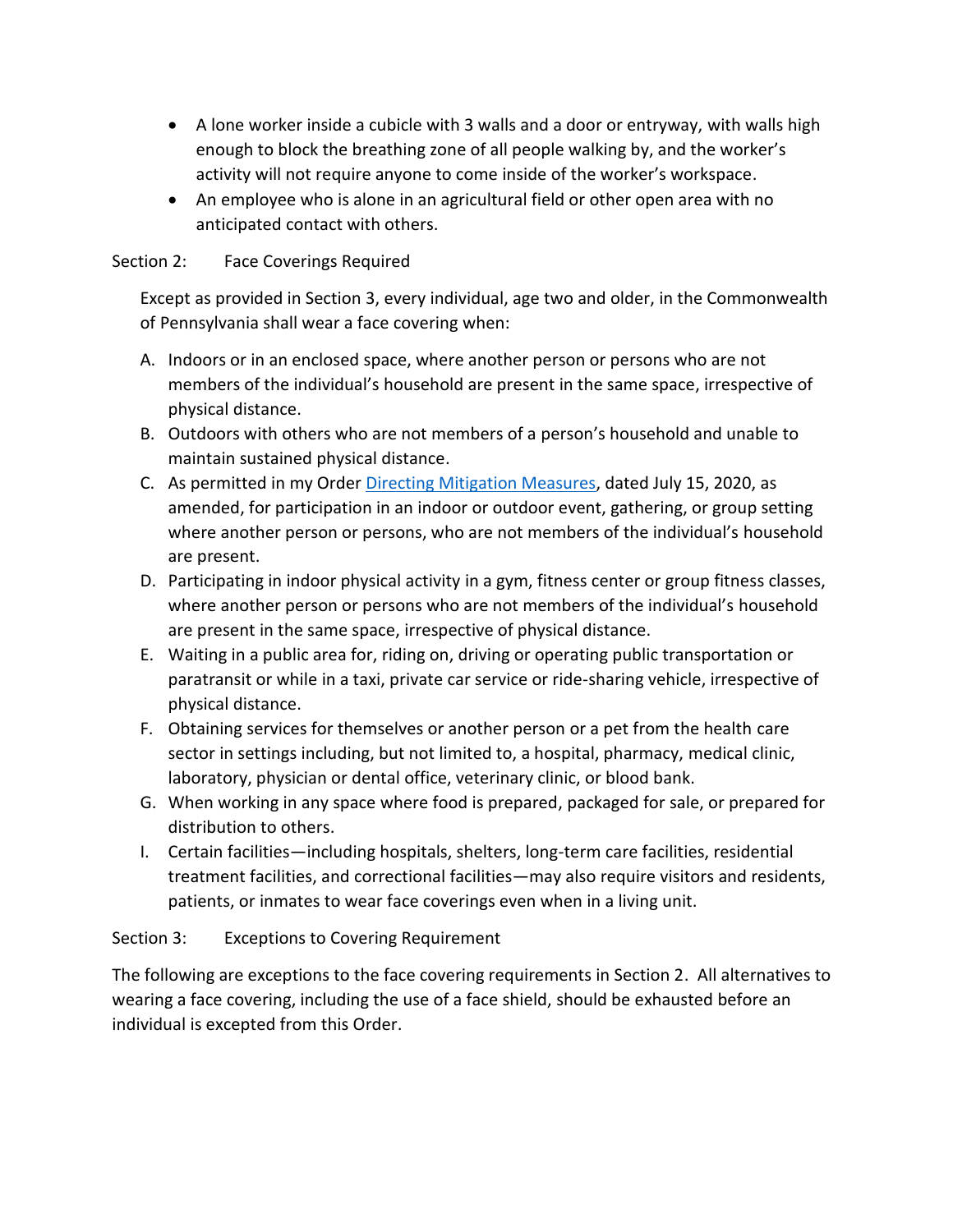- A. If wearing a face covering while working would create an unsafe condition in which to operate equipment or execute a task as determined by local, state, or federal regulators or workplace safety guidelines.
- B. If wearing a face covering would either cause a medical condition, or exacerbate an existing one, including respiratory issues that impede breathing, a mental health condition or a disability.
- C. When necessary to confirm the individual's identity.
- D. While obtaining a service that requires the temporary removal of the face covering, such as dental services.
- E. When working alone and isolated from interaction with other people with little or no expectation of in-person interaction.
- F. If an individual is communicating or seeking to communicate with someone who is hearing-impaired or has another disability, where the ability to see the mouth is essential for communication.

## Section 4. Business and School Entity Obligations

- A. A business or a school entity must:
	- 1. Require that all people, including their employees, customers, teachers, students and visitors, wear a face covering and take reasonable steps to enforce the requirement.
	- 2. Mitigate or eliminate employee, teacher, student, visitor, and customer exposure to people who cannot wear or refuse to wear a face covering.
	- 3. Post prominent signs that are visible to all people—including employees, teachers, students, customers, and visitors—stating that face coverings are required by the Order of the Secretary of Health.
	- 4. Provide reasonable accommodations to people, including their employees, teachers, students, customers, and visitors, who state they have a medical condition, mental health condition, or disability that makes it unreasonable for the person to maintain a face covering.
		- a. Businesses may decline service to individuals who are not wearing a face covering or claiming to have a condition preventing them from wearing a face covering or an alternative to a face covering, so long as they attempt to provide a reasonable accommodation.
		- b. Accommodations could include an alternative to a face covering, such as use of a face shield or providing service options that do not require a customer to enter the business. This may include offering curbside pick-up, delivery, or other innovative solutions.
- C. A business or a school entity should not:
	- 1. Enforce face covering requirements when it is unsafe to do so.